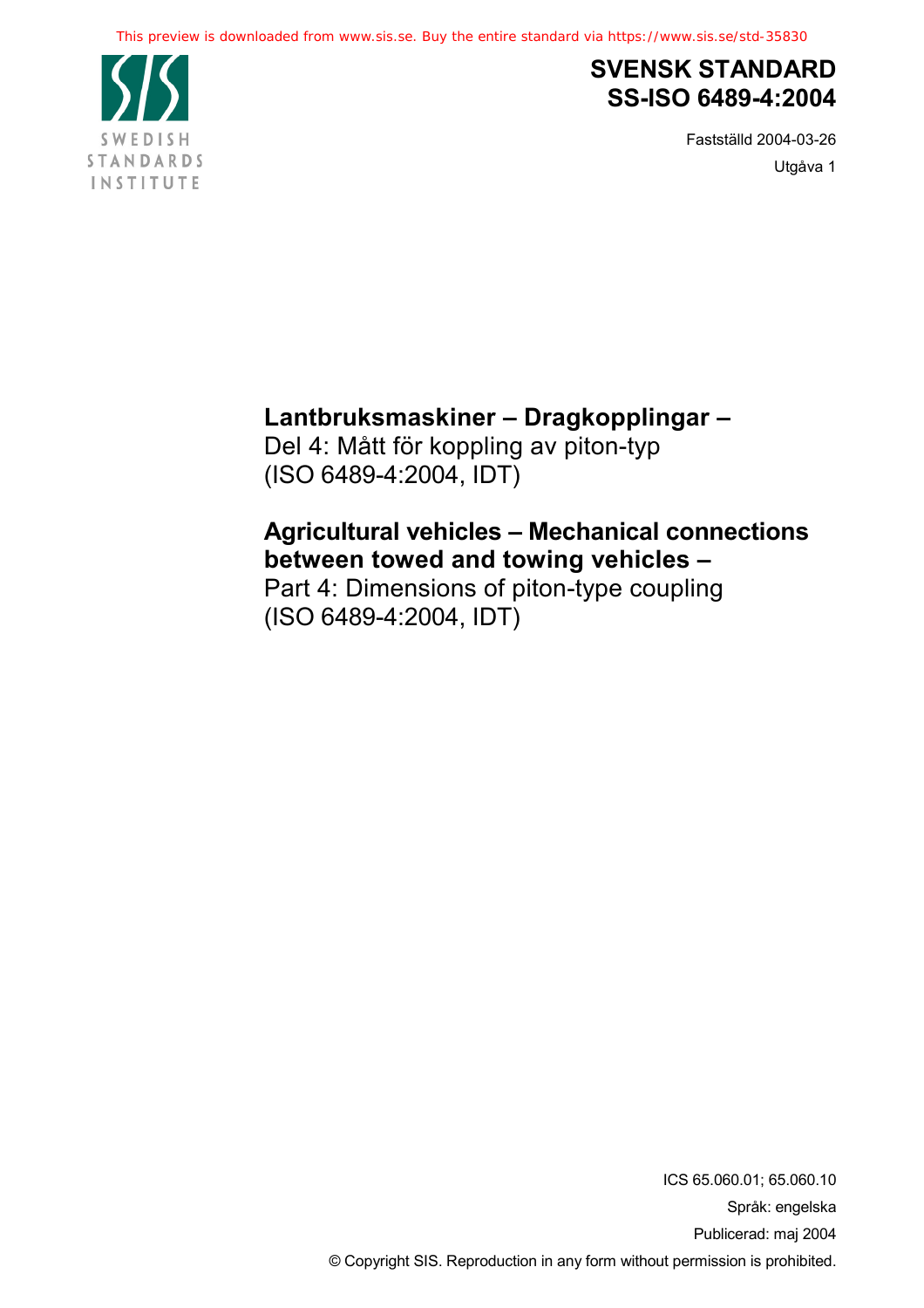Den internationella standarden ISO 6489-4:2004 gäller som svensk standard. Detta dokument innehåller den officiella engelska versionen av ISO 6489-4:2004.

The International Standard ISO 6489-4:2004 has the status of a Swedish Standard. This document contains the official English version of ISO 6489-4:2004.

Upplysningar om **sakinnehållet** i standarden lämnas av SIS, Swedish Standards Institute, telefon 08 - 555 520 00.

Standarder kan beställas hos SIS Förlag AB som även lämnar **allmänna upplysningar** om svensk och utländsk standard. *Postadress*: SIS Förlag AB, 118 80 STOCKHOLM *Telefon*: 08 - 555 523 10. *Telefax*: 08 - 555 523 11 *E-post*: sis.sales@sis.se. *Internet*: www.sis.se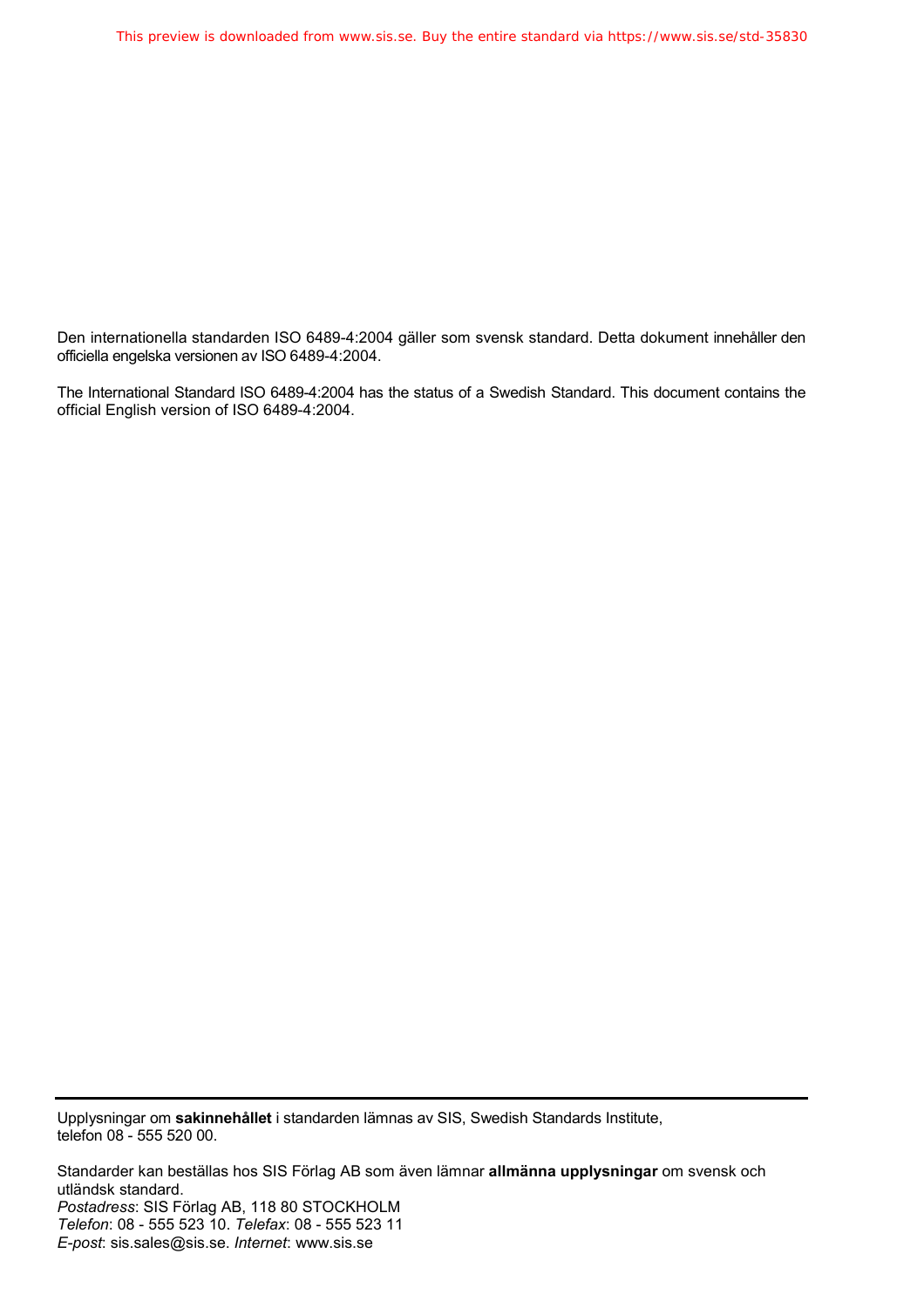## **Foreword**

ISO (the International Organization for Standardization) is a worldwide federation of national standards bodies (ISO member bodies). The work of preparing International Standards is normally carried out through ISO technical committees. Each member body interested in a subject for which a technical committee has been established has the right to be represented on that committee. International organizations, governmental and non-governmental, in liaison with ISO, also take part in the work. ISO collaborates closely with the International Electrotechnical Commission (IEC) on all matters of electrotechnical standardization.

International Standards are drafted in accordance with the rules given in the ISO/IEC Directives, Part 2.

The main task of technical committees is to prepare International Standards. Draft International Standards adopted by the technical committees are circulated to the member bodies for voting. Publication as an International Standard requires approval by at least 75 % of the member bodies casting a vote.

Attention is drawn to the possibility that some of the elements of this document may be the subject of patent rights. ISO shall not be held responsible for identifying any or all such patent rights.

ISO 6489-4 was prepared by Technical Committee ISO/TC 23, *Tractors and machinery for agriculture and forestry*, Subcommittee SC 4, *Tractors*.

ISO 6489 consists of the following parts, under the general title *Agricultural vehicles — Mechanical connections between towed and towing vehicles*:

- *Part 1: Dimensions of hitch-hooks*
- *Part 2: Specifications for clevis coupling 40*
- *Part 3: Tractor drawbar*
- *Part 4: Dimensions of piton-type coupling*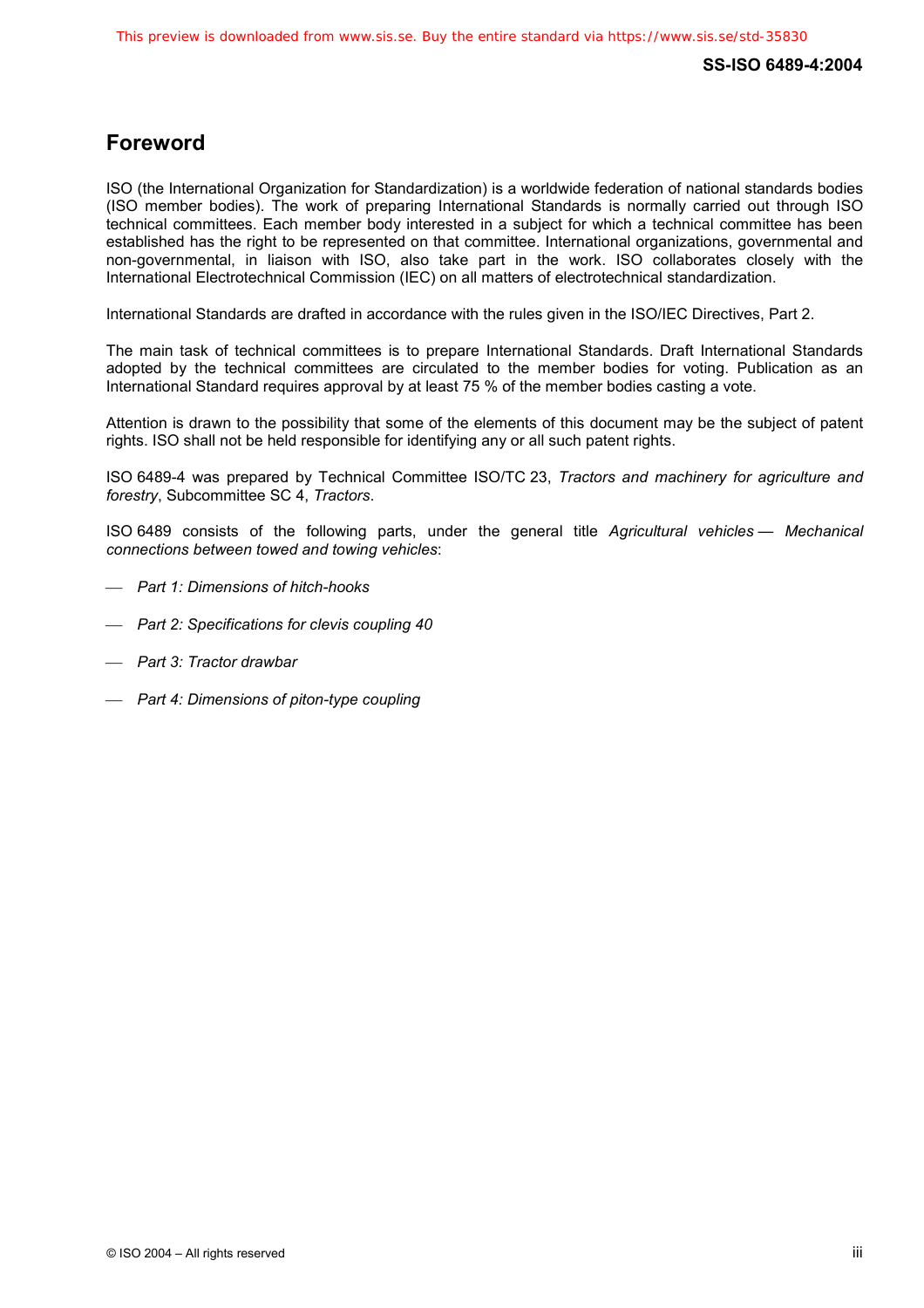This preview is downloaded from www.sis.se. Buy the entire standard via https://www.sis.se/std-35830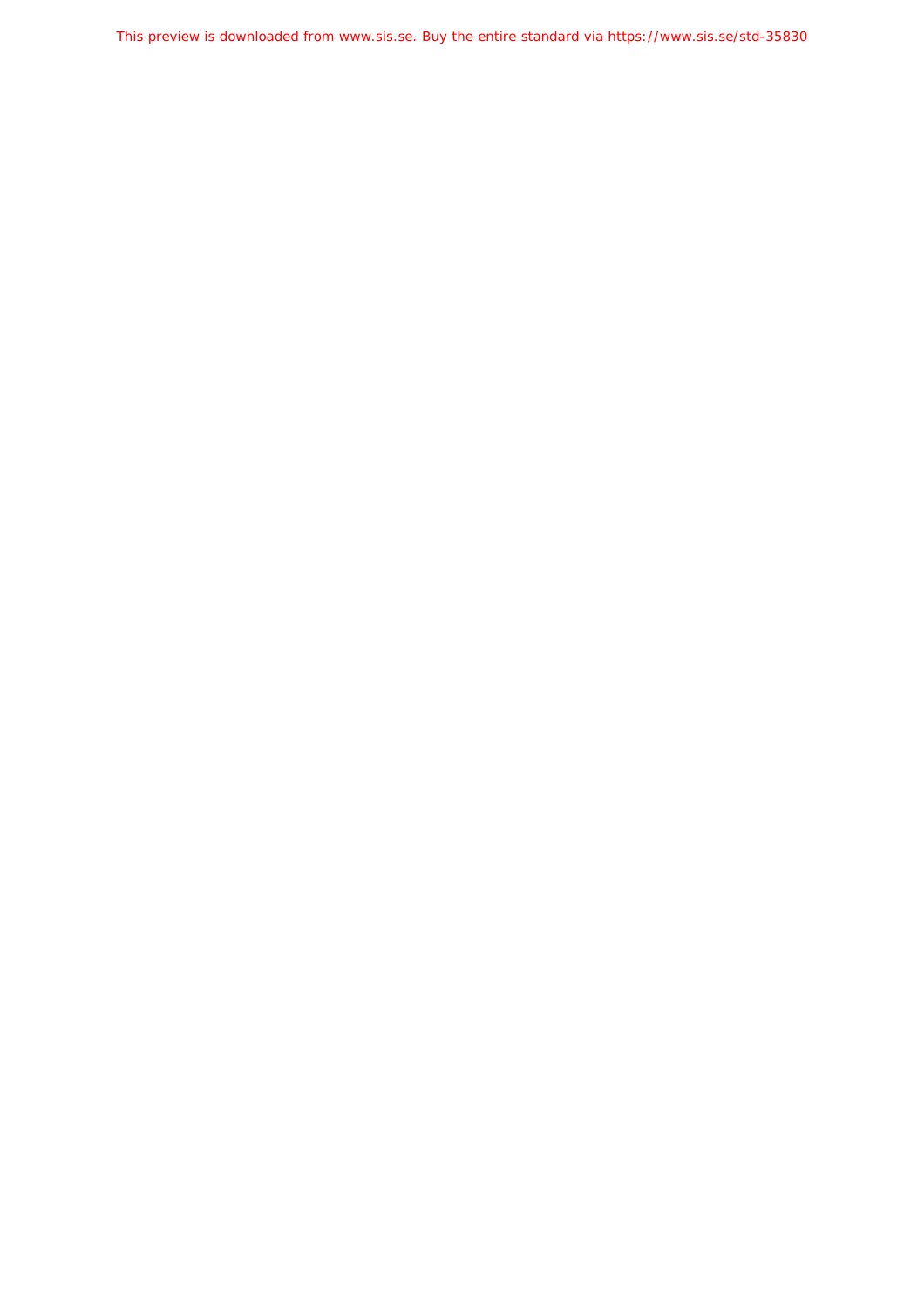## **Agricultural vehicles — Mechanical connections between towed and towing vehicles —**

## Part 4: **Dimensions of piton-type coupling**

### **1 Scope**

This part of ISO 6489 specifies the dimensional requirements for the piton-type coupling devices used in the attachment to agricultural towing vehicles of towed, non-balanced trailers and implements equipped with a coupling ring specified in ISO 5692-1. Its purpose is to ensure the interchangeability of the mechanical connections on agricultural towing vehicles. It is applicable only in those cases where the vertical static load does not exceed 30 kN.

### **2 Normative references**

The following referenced documents are indispensable for the application of this document. For dated references, only the edition cited applies. For undated references, the latest edition of the referenced document (including any amendments) applies.

ISO 500 (all parts), *Agricultural tractors — Rear-mounted power take-off types 1, 2 and 3* 

ISO 5692-1:—1) , *Agricultural vehicles — Mechanical connections on towed vehicles — Part 1: Dimensions for hitch-rings*

### **3 Terms and definitions**

For the purposes of this document, the following terms and definitions apply.

#### **3.1**

#### **piton-type coupling device**

coupling device consisting of a pin (see Figure 1), mounting part and keeper

#### **3.2**

#### **mounting part**

part needed to mount the pin and the keeper to an agricultural vehicle or to its mounting frame

#### **3.3**

 $\overline{a}$ 

**keeper**

part that prevents unintentional uncoupling of the hitch-ring

<sup>1)</sup> To be published. (Revision of ISO 5692:1979)